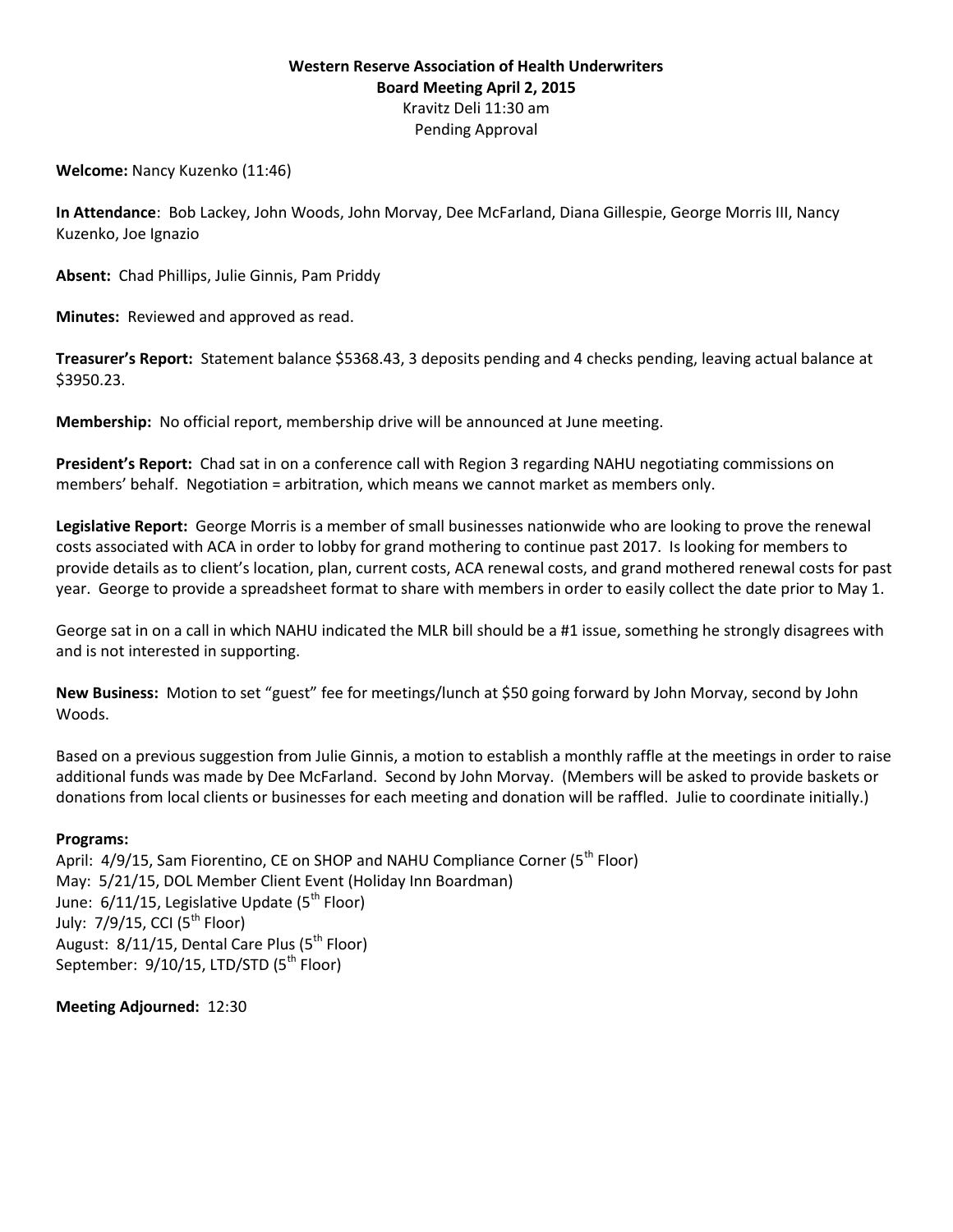

Date 4/30/15<br>Account Number<br>Enclosures

 $\mathcal{A}$ 

Page<br>21614377<br>2

# WESTERN RESERVE ASSOCIATION OF HEALTH<br>UNDERWRITERS<br>P O BOX 14419<br>POLAND OH 44514

i.

### NEW! ATM and POS Limits:

(ATM) Changing from \$200 to \$500; (Point of Sale) Changing from \$500 to \$2,000;<br>(Custom Limits) Adjustments made; (Second Chance and Business Debit) No Change.

| A C C O U N T                                                                                                                                                | <b>SUMMARIES</b>                                                   |                                                                                                                                                                                                                                                                          |                                       |
|--------------------------------------------------------------------------------------------------------------------------------------------------------------|--------------------------------------------------------------------|--------------------------------------------------------------------------------------------------------------------------------------------------------------------------------------------------------------------------------------------------------------------------|---------------------------------------|
| Account Number                                                                                                                                               | Type of Account                                                    | Current Balance                                                                                                                                                                                                                                                          | <b>Enclosures</b>                     |
| 21614377                                                                                                                                                     | BUSINESS CHECKING                                                  | 4,014.76                                                                                                                                                                                                                                                                 |                                       |
| CHECKING ACCOUNTS                                                                                                                                            |                                                                    |                                                                                                                                                                                                                                                                          |                                       |
| Account Title:                                                                                                                                               | <b>UNDERWRITERS</b>                                                | WESTERN RESERVE ASSOCIATION OF HEALTH                                                                                                                                                                                                                                    |                                       |
|                                                                                                                                                              |                                                                    | For your added security, foreign transactions will not be processed. If you<br>will be traveling to a foreign country, including Canada, please call the ATM<br>Dept. and we will flag your card to process foreign transactions during your<br>time out of the country. |                                       |
| <b>BUSINESS CHECKING</b><br>Account Number<br>Previous Balance<br>2 Deposits/Credits<br>2 Checks/Debits<br>Service Charge<br>Interest Paid<br>Ending Balance | 21614377<br>4,450.23<br>171.56<br>607.03<br>.00<br>.00<br>4,014.76 | Number of Enclosures<br>Statement Dates 4/01/15 thru<br>Days in the statement period<br>Average Ledger<br>Average Collected                                                                                                                                              | 4/30/15<br>30<br>3,941.00<br>3,940.00 |
|                                                                                                                                                              |                                                                    |                                                                                                                                                                                                                                                                          |                                       |
| TOTAL CREDITS AND DEBITS<br>Date<br>Description                                                                                                              |                                                                    |                                                                                                                                                                                                                                                                          |                                       |
| 1/10<br>DDA BEBACTT                                                                                                                                          |                                                                    | Amount                                                                                                                                                                                                                                                                   |                                       |

|              |                                                                                                 | - - - - - - - - - |  |
|--------------|-------------------------------------------------------------------------------------------------|-------------------|--|
| 4/10<br>4/24 | DDA DEPOSIT<br>PAYMENTS<br>NATIONAL ASS5237<br>CCD<br>NTE*NAHU MONTHLY DUES DIRECT D<br>EPOSIT\ | 55.00<br>116.56   |  |